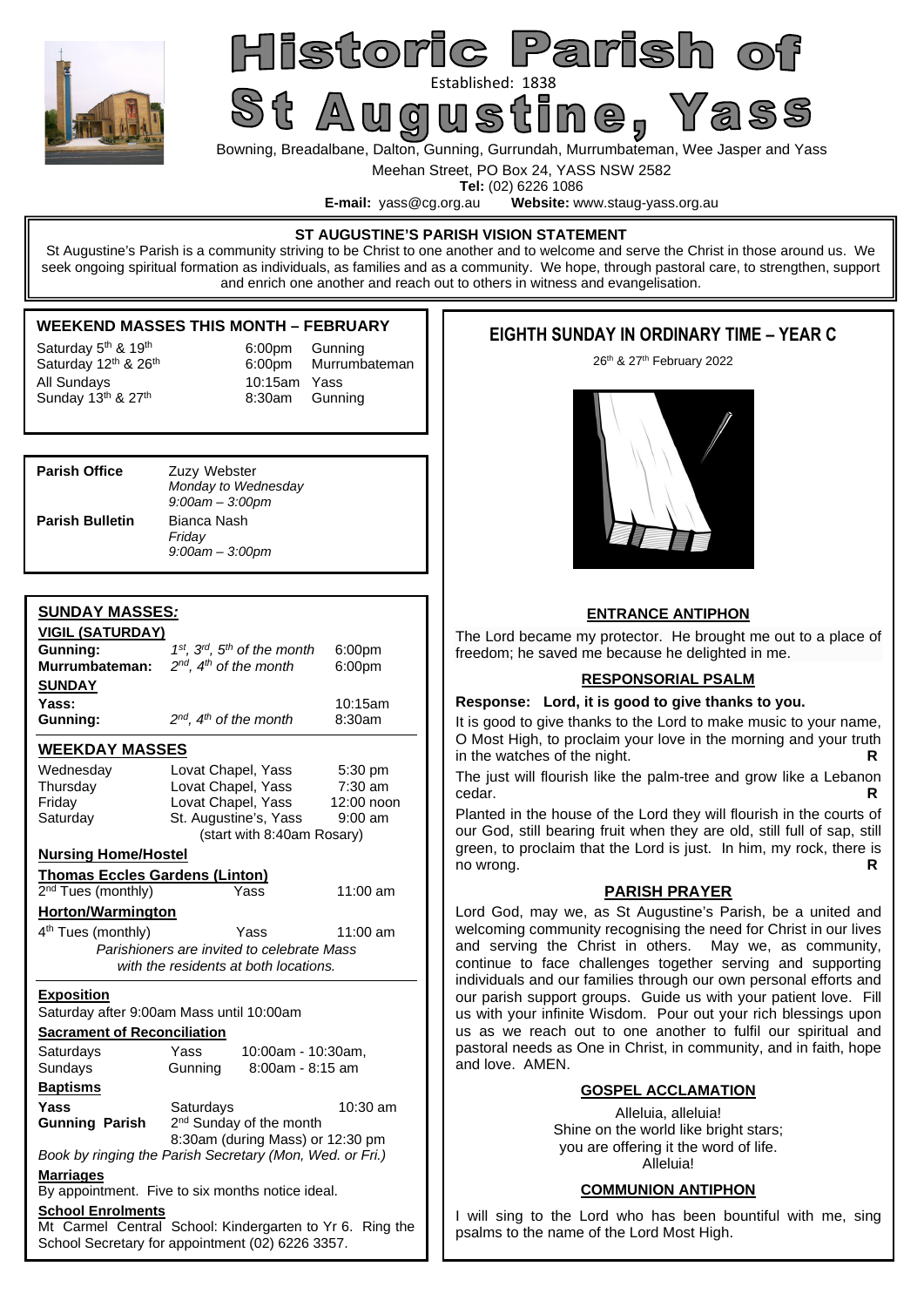## *Thoughts from the Presbytery*



## **ASH WEDNESDAY MASSES**

| 8:00am             | St Francis Xavier Gunning |                                       |
|--------------------|---------------------------|---------------------------------------|
| 9:10am             |                           | Mt Carmel School Yass * SCHOOL ONLY * |
| 6:00 <sub>pm</sub> | St Augustine's            | Yass                                  |

## **PROJECT COMPASSION**

Project Compassion boxes are ready for collection at the church.

## **STATIONS OF THE CROSS**

6:00pm every Friday during Lent

#### **COVID UPDATE FROM NSW GOVERNMENT WEBSITE**

#### **Weddings, funerals and religious ceremonies**

Anyone can attend a wedding, funeral or place of worship.

 You are not required to be fully vaccinated or carry vaccination evidence.

Face masks are not required for indoor premises.

COVID-19 Safe Check-in is not required at places of

worship, funerals, memorial services, or gatherings afterwards. From 18 February 2022, there are no restrictions for singing and dancing at hospitality venues.

Standing while drinking is permitted but it is strongly discouraged by NSW Health.

### **HOMILY**

#### **Disciples or Mask-Wearers?**

In ancient Greece actors wore masks which obviously concealed their true face. One may say they were 'two-faced'. They were called 'Hypocrites', and we derive our word and the idea of 'hypocrite' from that.

As did Jesus. He could always see through the veneer which people (such as you and I) present to the outside world, and his gaze would (and still can) penetrate through to the heart – the core of the deep-down personality.

For us, judging the heart of someone is fraught with risk, and how prone we are to do so! As Jesus humorously put it, how readily we see the smallest splinter of sawdust in someone else's eye, and in super-critical mode fail to see the plank of wood which impairs and distorts *our* vision.

Our Lord is teaching us that our seeing into the heart of someone is obscured both by the masks people wear, and the defects in our own perception. Only God really knows the heart and we should certainly leave final judgment to God.



| <b>Parish Finance Committee Members:</b> |                                              |       |                               |  |
|------------------------------------------|----------------------------------------------|-------|-------------------------------|--|
| Father                                   | Peter My                                     | Stan  | Waldren                       |  |
| David                                    | Garland                                      | Mark  | Valencic                      |  |
| Paul                                     | O'Mara                                       | Trish | Gibbs                         |  |
| Irene                                    | Carr                                         |       |                               |  |
| <b>Parish Pastoral Council Members:</b>  |                                              |       |                               |  |
| VACANT                                   | (Youth)                                      | Peter | Cleary (Liturgy)              |  |
| Bryan                                    | Coleborne (Ecumenism) Michael Green (School) |       |                               |  |
|                                          | Genevieve Colbert (Education)                |       | Lourdes O'Keefe (Social)      |  |
| Bob                                      | Nash (Maintenance)                           |       | Michael Van Wanrooy (Welfare) |  |
| VACANT                                   | (Social Justice)                             |       | Zuzy Webster (Secretary)      |  |
| Ex Officio Member: Fr Peter My           |                                              |       |                               |  |

But Our Lord is realistic enough to know that, in the interim, we need to discern the character of people and, as a rule, he knows that a person cannot 'put on a big act' for ever. Eventually, the carefully constructed dam will burst and 'Each person speaks [and acts] from the overflow of his heart'.

This will generally enable us to 'see' the person behind the mask. But what criteria can we use to make our interim judgment of that person? Our Lord says: 'No disciple is above his Teacher.' So, what criteria did *The* Teacher teach us who sit at his feet to be taught?

A read-through of the Sermon on the Mount in St Matthew's Gospel (Mt 5-7) gives us various yardsticks by which to evaluate others, for good or for ill. But it will also be disconcerting because, as we read it, we are more and more conscious of the plank in our own eye! We become aware that our perception, seemingly so clear, could be impaired. So we should not rush to judgment.

In any case, the fact remains that only the gaze of God can penetrate to the heart of someone. And we know from various episodes in the Gospels that the gaze of Jesus, Who is the body language of God, is always a loving gaze visualising a heart open to salvation. (Mk 10:17-22)

This is one of the reasons why recent Popes have opposed capital punishment. Time must be given for the heart of the convicted criminal to respond to that loving gaze. And it leaves the Final Judgment, even of the murderer, to God who alone truly knows the heart.

Finally, we should reflect on the dying moments of our Teacher. Jesus was only too aware of the actions of the brutal squad of soldiers torturing him to death. He was only too aware of the actions of the political and religious establishments which conspired to condemn him to that death.

But his loving gaze penetrated beyond the actions and the masks of his tormentors and focused on their hearts and he cried out this plea: 'Father, forgive them for they know not what they do.'

We shall claim in a few moments in the Mass that we are willing to 'be formed by Divine *teaching* so as to pray the *Our Father*. Are we really all that willing when we pray: 'forgive us our trespasses as we forgive those who trespass against us'?

This is the hardest part of that prayer. Let's face it, we often enough fall short of the teaching and practice of the Master in that regard. But we take consolation from the fact that Our Lord looks beyond our masks and our actions and his loving gaze falls on our hearts.

And that loving gaze will eventually make us whole-hearted disciples of The Teacher.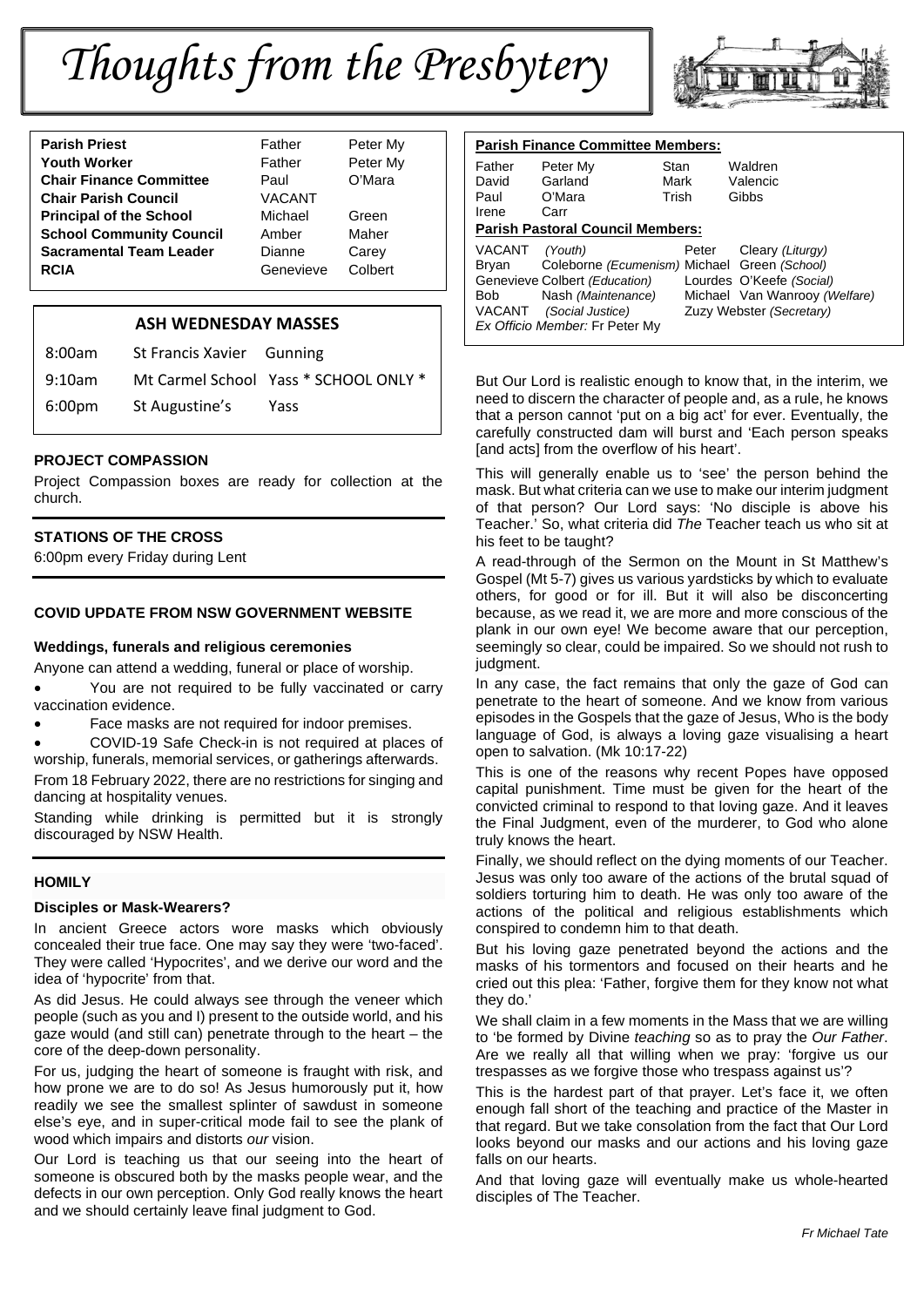## ACKNOWLEDGEMENT OF COUNTRY

We acknowledge Aboriginal and Torres Strait Islander people as the traditional custodians of the land in which we meet.

We pay our respects to the Elders of the past, present and future.



## *PLEASE PRAY FOR THE CHILDREN AS THEY PREPARE FOR THE SACRAMENT OF RECONCILIATION*

*Lord Jesus,* 

*let your light shine in them so that they may know their sins; let your love and grace bless them so that they may trust in your mercy;* 

*let your strength encourage them so that they may confess truthfully; let your forgiveness change their heart so that they may make a new start. AMEN.* 

## *SACRAMENTS 2022*

**RECONCILIATION** (Year 4 and above) Wednesday 23rd March 6:00pm St Augustine's

**FIRST EUCHARIST** (Year 4 and above) Sunday 19<sup>th</sup> June 10:30am St Augustine's

### **CONFIRMATION**

September – date to be confirmed

**RECONCILIATION** (Year 3 and above) November – date to be confirmed

## **ST AUGUSTINE'S & ST FRANCIS XAVIER'S PARISH ASSEMBLY - 26th MARCH 2022**

Please save the date and join in a day of stimulating discussion and spiritual renewal as we discern future directions for our parish.

## **WORLD DAY OF PRAYER – 4th MARCH**

*Time*: 2:00pm *Where*: Uniting Church Hall, Cliff Street, Yass *Contact*: Ruth 0429 505 593

## **LADIES MORNING TEA**

*When*: Thursday 10<sup>th</sup> March *Where*: Yass Soldiers Club, Meehan Street, Yass *Time*: 10:00am



ALL WELCOME

## **CALVARY AUXILIARY PLANT STALL – 3rd MARCH**

*8:00am – 4:00pm*

The Auxiliary will hold a plant stall on the lawns outside the Main Entrance, Calvary Public Hospital, Hayden Drive, Bruce. A huge range of succulents, perennials, indoor plants and more, will be available at bargain prices.

All funds raised go towards the purchase of equipment for the care and comfort of Calvary Public Hospital patients and staff. For more information: Jan 0437 790 980.

## **ANNUAL WOMEN'S DAY BREAKFAST – 8th MARCH**

*7:30am – 9:00am*

7 Bindel Street Aranda. St Vincent's Parish Centre 'Orana'. \$20 Breakfast and barista coffee

Guest speaker: St Clare Condon. "Was it worth it? Fifty years of advocacy".

Contact: 0487 388 873

## **CATHOLICCARE / ARCHDIOCESAN MARRIAGE PREPARATION PROGRAM – 9th MARCH**

*5:00pm – 9:00pm* 

Marriage Preparation program for engaged couples. Includes FOCCUS questionnaire, dinner, evening formation program and a private, follow-up couple discussion with a CatholicCare counsellor.

Information and registration at www.marriagefamily.org.au

## **ONE DAY LENTEN RETREAT BY FR RONI GEORGE VC AND FR JOBY GEORGE VC – 12th MARCH**

*9:30am – 4:30pm* 

Venue: St Benedict's Catholic Church, 10 Tallara Pkwy, Narrabundah, ACT 2604, Australia

Admission is FREE, BYO lunch. Boxed lunch available at nominal cost

RSVP by 9th March, 2022 to p1.rebello@gmail.com

For enquiries please contact: Parveen: 0439 642 571; Winnie: 0451 015 527; Prakash 0406 381 446

## **TRIBUNAL OF THE CATHOLIC CHURCH**

Marriage breakdown is a traumatic experience for all those concerned. The Church reaches out in support of those who are divorced, while upholding the permanence of a true Christian marriage. The Canberra Office of the Tribunal extends an invitation to any divorced person who would like to talk about the annulment process.

You can be assured that your privacy will be respected.

Should you choose to apply for an annulment, you will be guided and supported through the process.

For further information please phone the Canberra Office of the Tribunal Office on 6239 9813 or email tribunal@cg.org.au

## **MEMBERSHIP OF THE ARCHDIOCESAN FINANCE COUNCIL**

The Archbishop extends an invitation to persons of good standing in the community who have the requisite qualifications and experience to nominate for membership of the Archdiocesan Finance Council.

The goal of the AFC is to ensure that the stewardship and administration of the temporal goods of the Archdiocese is in keeping with the spirit of the Gospel, the teaching of the church and the provisions of the Code of Canon Law. Meetings are held every three months with additional meetings as required.

For further information and the lodgement of expressions of interest please contact Ms Helen Delahunty contact Ms Helen Delahunty helen.delahunty@cg.org.au

Closure date: 25 March 2022.